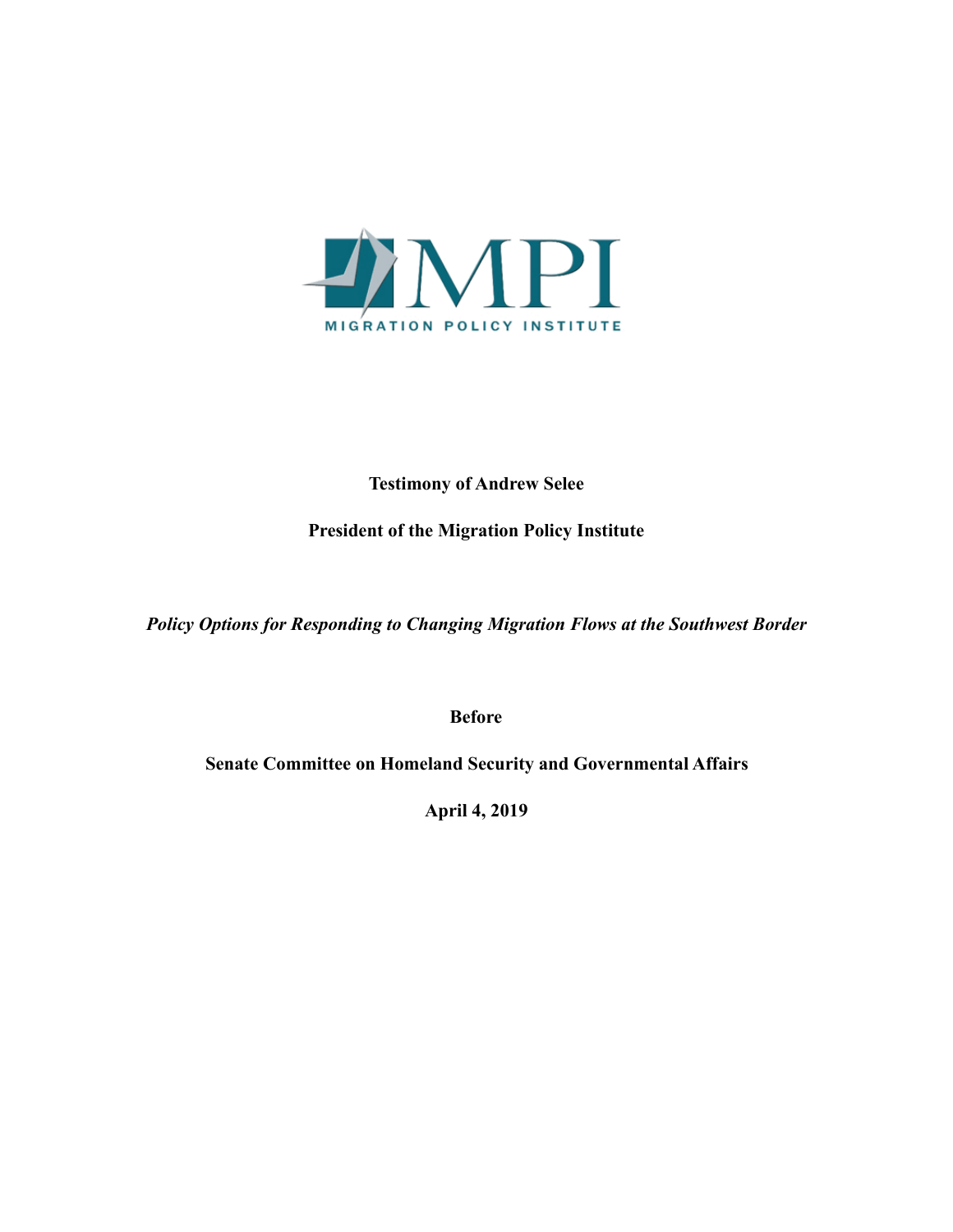Chairman Johnson, Ranking Member Peters, and Members of the Committee:

 Thank you for the opportunity to testify before the Senate Committee on Homeland Security and Governmental Affairs. My name is Andrew Selee and I am the president of the Migration Policy Institute, a non-partisan, independent research institution focused on practical and effective policy options for managing immigration in the United States and around the world.

<span id="page-1-3"></span> We have always had migration across our shared border with Mexico, and most of it has always been legal and part of the normal economic exchange that takes place between our two countries. Illegal immigration flows from Mexico, which were once so significant, have been dropping dramatically since 2008 and are now only a fraction of what they used to be[.](#page-1-0)<sup>[1](#page-1-0)</sup> In the meantime, we have seen a rise in Central American unauthorized crossings since 2012 and most notably since 2014, but the long-term decline of Mexican unauthorized flows has meant that until recently — the overall numbers crossing the Southwest border illegally were still at historically low levels.[2](#page-1-1)

<span id="page-1-4"></span> However, over the past few months, we have seen a significant rise in the number of apprehensions at the southwest border, mostly of Guatemalan and Honduran nationals, which are unlike anything seen in the past decade. Overall, apprehensions are still below prior peaks in the late 1990s and early 2000s, but have steeply increased in only a few months to levels not seen in years. There were 66,450 Southwest border apprehensions in February—the highest monthly total in the past nine years — and they are expected to reach nearly 100,000 in March. [3](#page-1-2)

<span id="page-1-5"></span> This migration flow is substantially different from those earlier peaks in terms of its origins, characteristics, and drivers—as well as prospective policy solutions that are needed to manage and control it.

<span id="page-1-0"></span>[<sup>1</sup>](#page-1-3) Ana Gonzalez-Barrera and Jens Manuel Krogstad, "What We Know About Illegal Immigration from Mexico," Pew Research Center, December 3, 2018, [www.pewresearch.org/fact-tank/2018/12/03/what-we-know-about-illegal](http://www.pewresearch.org/fact-tank/2018/12/03/what-we-know-about-illegal-immigration-from-mexico/)[immigration-from-mexico/.](http://www.pewresearch.org/fact-tank/2018/12/03/what-we-know-about-illegal-immigration-from-mexico/)

<span id="page-1-1"></span>U.S. Border Patrol, "Southwest Border Sectors: Total Illegal Alien Apprehensions By Fiscal Year (Oct. 1st through [2](#page-1-4) Sept. 30th)," accessed April 1, 2019, [www.cbp.gov/sites/default/files/assets/documents/2019-Mar/bp-southwest](http://www.cbp.gov/sites/default/files/assets/documents/2019-Mar/bp-southwest-border-sector-apps-fy1960-fy2018.pdf)[border-sector-apps-fy1960-fy2018.pdf.](http://www.cbp.gov/sites/default/files/assets/documents/2019-Mar/bp-southwest-border-sector-apps-fy1960-fy2018.pdf) 

<span id="page-1-2"></span>[<sup>3</sup>](#page-1-5) U.S. Customs and Border Protection (CBP), "Southwest Border Migration FY 2019," updated March 5, 2019, [www.cbp.gov/newsroom/stats/sw-border-migration;](http://www.cbp.gov/newsroom/stats/sw-border-migration) U.S. Border Patrol, "Total Illegal Alien Apprehensions By Month," accessed April 1, 2019, [www.cbp.gov/sites/default/files/assets/documents/2019-Mar/bp-total-monthly](http://www.cbp.gov/sites/default/files/assets/documents/2019-Mar/bp-total-monthly-apps-sector-area-fy2018.pdf)[apps-sector-area-fy2018.pdf;](http://www.cbp.gov/sites/default/files/assets/documents/2019-Mar/bp-total-monthly-apps-sector-area-fy2018.pdf) Letter from Kirstjen Nielsen, Secretary of Homeland Security, to U.S. Senate and U.S. House of Representatives, March 28, 2019, [www.dhs.gov/sites/default/files/publications/19\\_0328\\_Border-Situation-](http://www.dhs.gov/sites/default/files/publications/19_0328_Border-Situation-Update.pdf)[Update.pdf.](http://www.dhs.gov/sites/default/files/publications/19_0328_Border-Situation-Update.pdf)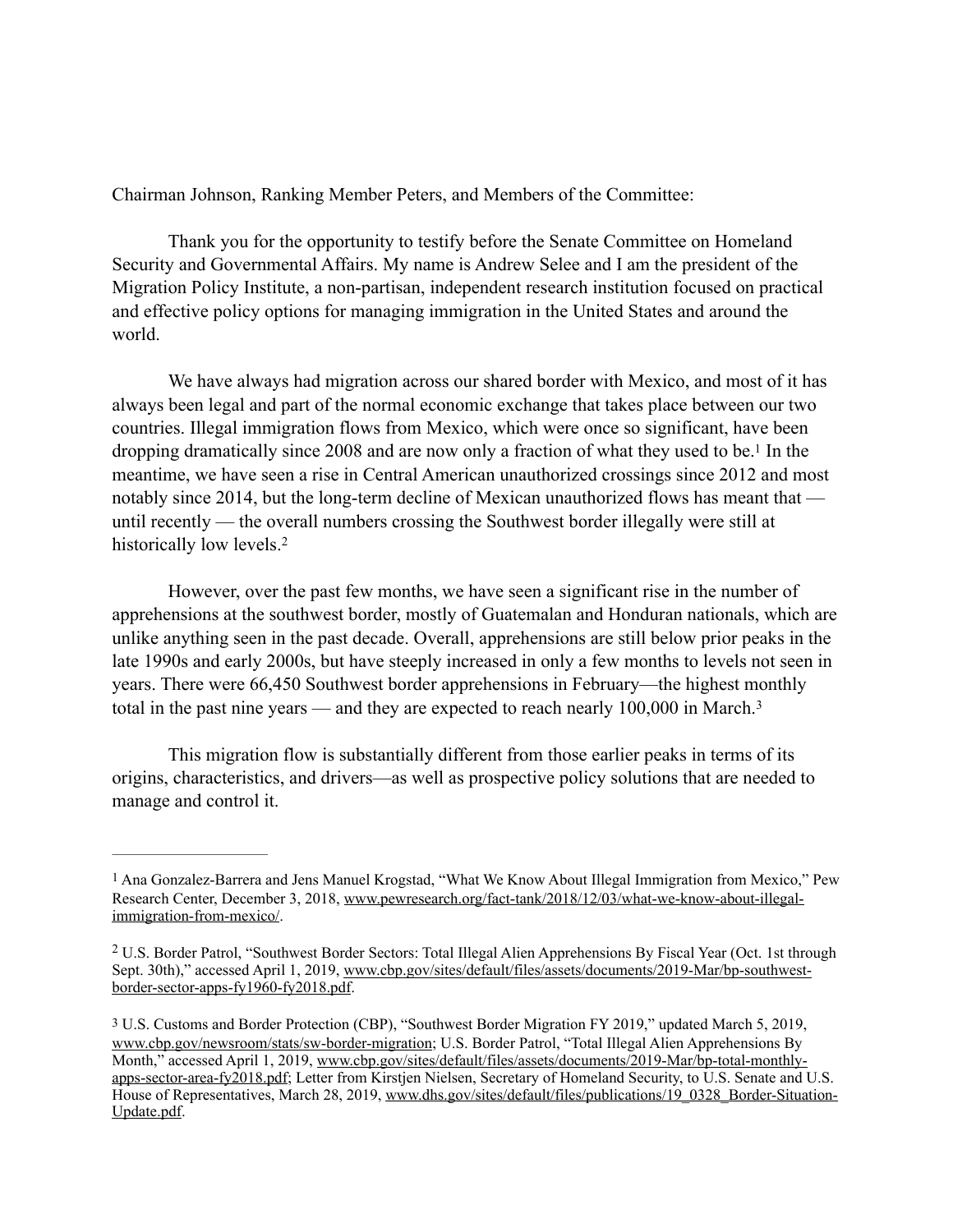<span id="page-2-5"></span><span id="page-2-4"></span>Thiscurrent flow is predominantly Central American, not Mexican.<sup>[4](#page-2-0)</sup> It is comprised mainly of families and unaccompanied children (61 percent thus far in FY 2019: 51 percent familyunits and 10 percent unaccompanied children), rather than adults traveling alone.<sup>[5](#page-2-1)</sup> And it is also driven by a complex set of factors that include not only economic opportunity in the United States, but also the effects of chronic violence and poor governance in the countries of origin and the incentives created by the ballooning backlog in the U.S. immigration courts, which exceeded 850,000 cases in February[.](#page-2-2)<sup>[6](#page-2-2)</sup> While the overall numbers are lower than they used to be at the height of previous migration waves, this mix presents a more complex picture to address in terms of policy.

## <span id="page-2-6"></span>*Why an Increase Now?*

At least four specific factors have driven this sudden increase in Central American apprehensions across the southwest border:

- 1. Changing Smuggling Patterns. The caravans that have received so much publicity have contributed only a small percentage of the rise in migration flows, but they have driven a dramatic change in the business model of the smuggling networks that move migrants from Central America to the U.S. border. The caravans presented an existential threat to the smuggling networks by offering potential migrants a way to travel more safely and cheaply through Mexico and to the U.S. border. The smuggling networks responded by innovating their prices and services, offering group rates for those traveling in larger numbers to the border and cutting prices for those who travel with children. U.S. Customs and Border Protection (CBP) reports that there have been at least 100 incidents of groups of 100 or more migrants traveling together in the first few months of fiscal year (FY) 2019, compared to only 13 of these in all of FY18[.7](#page-2-3)
- <span id="page-2-7"></span>2. US Policy Chaos. Several U.S. government policy efforts to prevent migrants from crossing the Southwest border over the past year may have actually served to encourage additional

<span id="page-2-0"></span>Thus far in fiscal year 2019, 87 percent of family unit apprehensions were from Guatemala or Honduras. And the [4](#page-2-4) Department of Homeland Security (DHS) announced in January 2019 that for the first three months of the fiscal year, apprehensions from Guatemala exceeded those from Mexico. CBP, "U.S. Border Patrol Southwest Border Apprehensions by Sector Fiscal Year 2019," updated March 5, 2019, [www.cbp.gov/newsroom/stats/sw-border](http://www.cbp.gov/newsroom/stats/sw-border-migration/usbp-sw-border-apprehensions)[migration/usbp-sw-border-apprehensions;](http://www.cbp.gov/newsroom/stats/sw-border-migration/usbp-sw-border-apprehensions) DHS, "DHS Releases Southwest Border Enforcement Statistics" (news release, January 9, 2019), [www.dhs.gov/news/2019/01/09/dhs-releases-southwest-border-enforcement-statistics.](http://www.dhs.gov/news/2019/01/09/dhs-releases-southwest-border-enforcement-statistics)

<span id="page-2-1"></span>[<sup>5</sup>](#page-2-5) CBP, "Southwest Border Migration FY 2019."

<span id="page-2-2"></span><sup>&</sup>lt;sup>6</sup> Transactional Resource Clearinghouse, "Immigration Court Backlog Tool," accessed March 31, 2019, [https://](https://trac.syr.edu/phptools/immigration/court_backlog/) [trac.syr.edu/phptools/immigration/court\\_backlog/](https://trac.syr.edu/phptools/immigration/court_backlog/).

<span id="page-2-3"></span>[<sup>7</sup>](#page-2-7) Anna Giaritelli, "Border Patrol Just Took in a Mini-Caravan of More Than 100 People. It's the 100th One This Fiscal Year," *Washington Examiner*, March 28, 2019, [www.washingtonexaminer.com/news/border-patrol-just-took](http://www.washingtonexaminer.com/news/border-patrol-just-took-in-a-mini-caravan-of-more-than-100-people-its-the-100th-one-this-year)[in-a-mini-caravan-of-more-than-100-people-its-the-100th-one-this-year.](http://www.washingtonexaminer.com/news/border-patrol-just-took-in-a-mini-caravan-of-more-than-100-people-its-the-100th-one-this-year)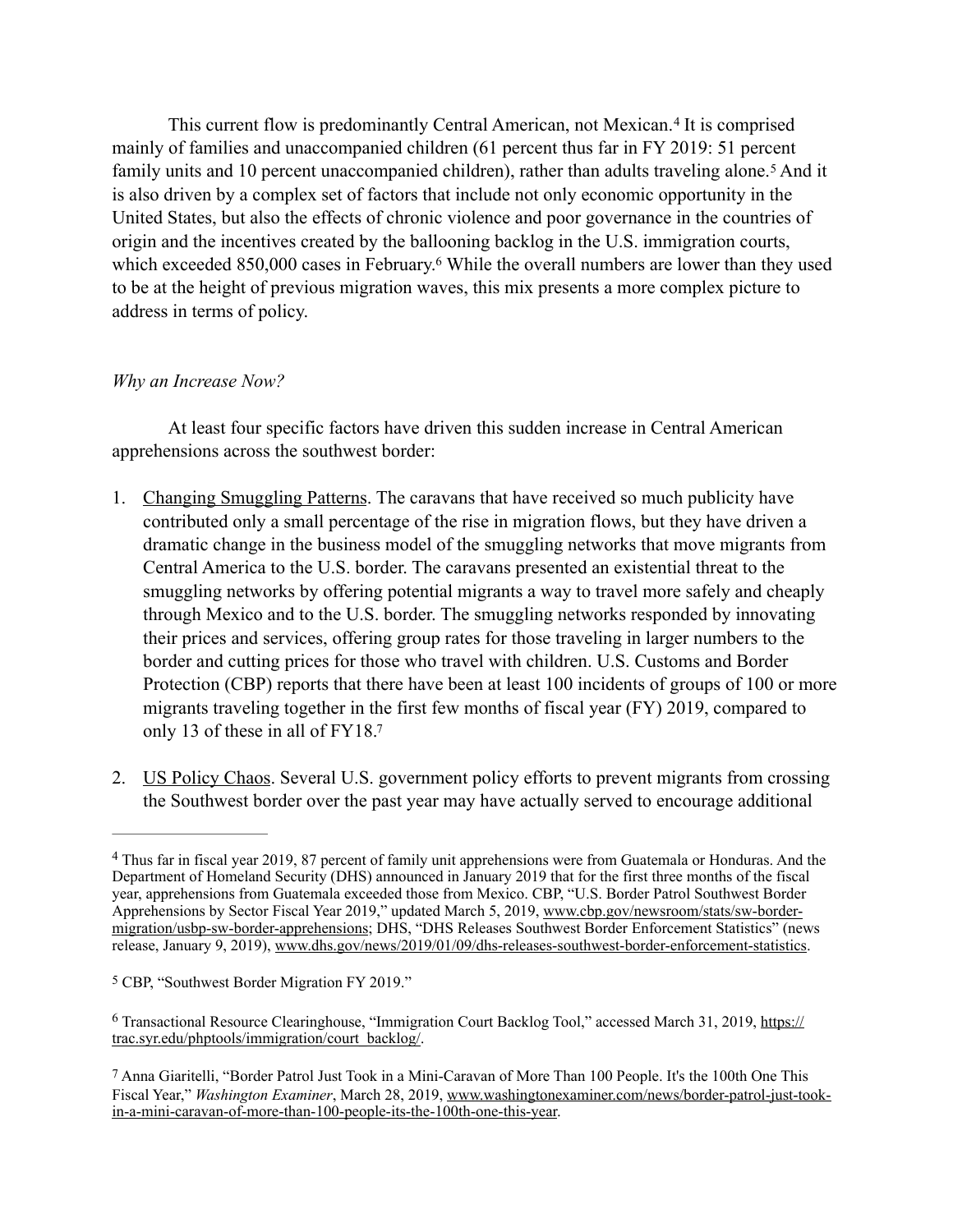migration rather than deter it. The brief period of family separation, which was well covered in regional media in Central America, highlighted the fact that families will, in fact, not be detained for long in the United States. Metering, which limits access to asylum processes at border ports of entry, may well have dissuaded many asylum seekers with legitimate claims from presenting their cases at ports of entry and redirected them to crossing routes between ports. And smugglers have proven adept at reinforcing the messages that potential migrants had already absorbed through the media. This policy chaos, coupled with a sense that the US government may at some point really shut down the border, has generated an urgency to migrate now while it is still possible.

<span id="page-3-4"></span>3. Worsening Conditions in Guatemala and Honduras. Four years of drought in Central America's "Dry Corridor" are affecting 5 million people in Guatemala and Honduras; in 2018, Honduras lost an estimated 82 percent of its maize and bean crops[.](#page-3-0)<sup>[8](#page-3-0)</sup> While homicide rates have been falling across the Northern Triangle — one of several factors that has likely contributed to the sizable drop in migration from El Salvador, at one point the most violent country in the world. Gangs, once a mostly Salvadoran phenomenon, have proliferated across Honduras and Guatemala, creating a kind of predatory violence (extortion, kidnapping, robbery) that often escapes homicide statistics. Compounding this local-level violence, governance has worsened noticeably in the past year in Guatemala and Honduras, where national leaders are under siege for corruption and are pushing back against internationally sanctioned anti-corruption bodies that were designed to help citizens hold their government accountable[.](#page-3-1)<sup>[9](#page-3-1)</sup> In contrast, El Salvador has seen a successful national election, with the winner bucking the country's traditional two-party system, something that highlighted that country's generally more functional democratic process[.](#page-3-2)<sup>[10](#page-3-2)</sup> It is, perhaps, no coincidence that migration from El Salvador is dropping, though that may well also be tied to its comparatively older and more urbanized population, which has reduced long-term migration pressures.<sup>11</sup>

www.prb.org/wp-content/uploads/2018/08/2018\_WPDS.pdf.

<span id="page-3-7"></span><span id="page-3-6"></span><span id="page-3-5"></span><span id="page-3-0"></span>World Food Program, *Seguridad Alimentaria Y Emigración*, September 2017, p. 22, [https://docs.wfp.org/api/](https://docs.wfp.org/api/documents/WFP-0000019630/download/) [8](#page-3-4) [documents/WFP-0000019630/download/;](https://docs.wfp.org/api/documents/WFP-0000019630/download/) Food and Agriculture Organization of the United Nations, "FAO and WFP Concerned About the Impact of Drought on The Most Vulnerable in Central America," August 23, 2018, [www.fao.org/americas/noticias/ver/en/c/1150344/](http://www.fao.org/americas/noticias/ver/en/c/1150344/).

<span id="page-3-1"></span>[<sup>9</sup>](#page-3-5) Peter Meyer, "U.S. Strategy for Engagement in Central America: An Overview," *In Focus 10731* (Washington, D.C.: Congressional Research Service, January 3, 2019), <https://fas.org/sgp/crs/row/IF10371.pdf>

<span id="page-3-2"></span><sup>&</sup>lt;sup>[10](#page-3-6)</sup> Charles T. Call, "The Significance of Nayib Bukele's Surprising Election as President of El Salvador," Order *from Chaos* (Washington, D.C.: Brookings Institution, February 5, 2019), [www.brookings.edu/blog/order-from](https://www.brookings.edu/blog/order-from-chaos/2019/02/05/the-significance-of-nayib-bukeles-surprising-election-as-president-of-el-salvador/)[chaos/2019/02/05/the-significance-of-nayib-bukeles-surprising-election-as-president-of-el-salvador/.](https://www.brookings.edu/blog/order-from-chaos/2019/02/05/the-significance-of-nayib-bukeles-surprising-election-as-president-of-el-salvador/)

<span id="page-3-3"></span>[<sup>11</sup>](#page-3-7) In 2018, 28 percent of El Salvador's population was under age 15, compared with 34 percent in Honduras and 40 percent in Guatemala. Urban residents comprised 70 percent of Salvadorans, compared with 54 percent of Hondurans and 51 percent of Guatemalans. See Population Reference Bureau (PRB), "2018 World Population Data Sheet," accessed March 31, 2019,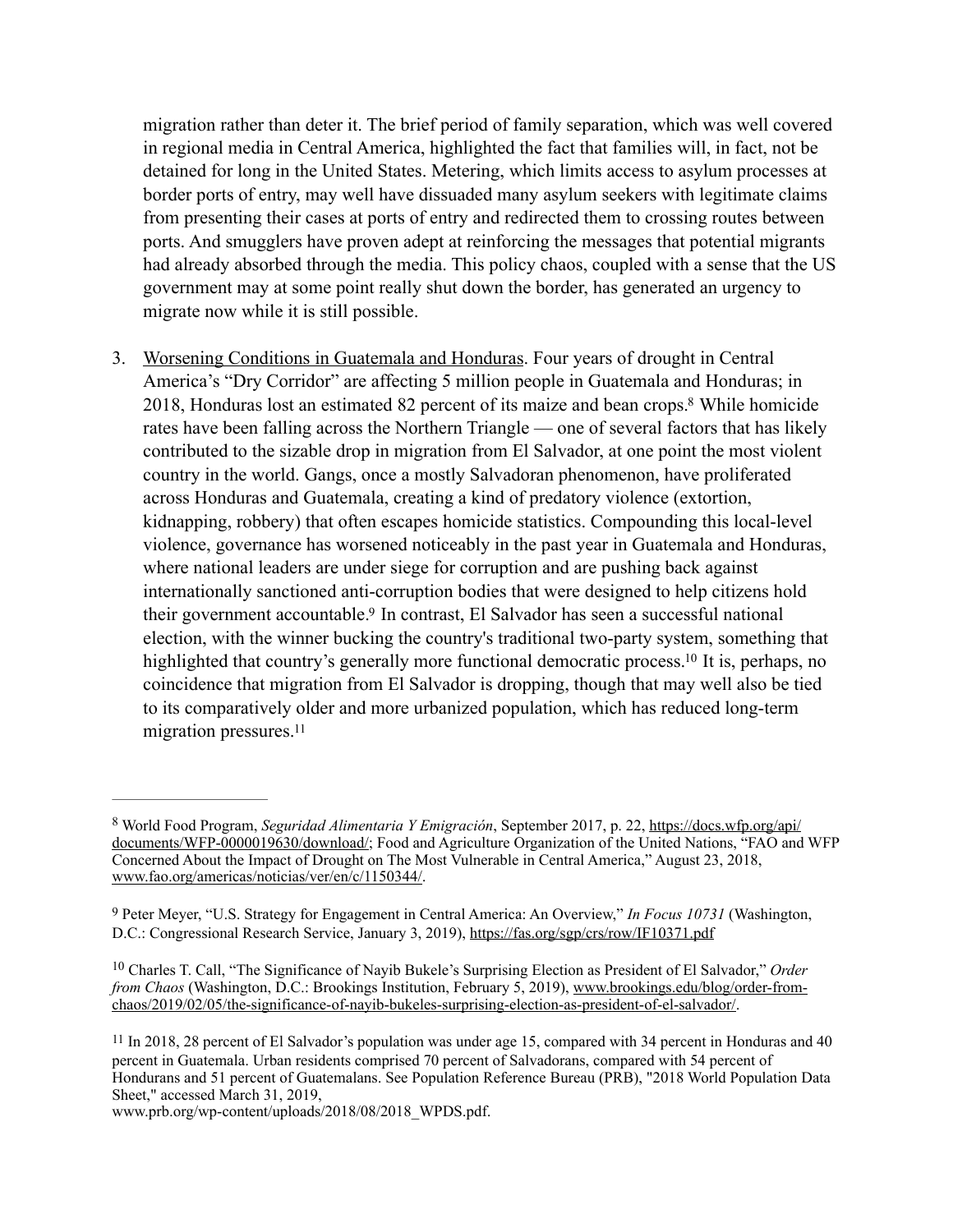<span id="page-4-4"></span>4. A Strong US Economy. With US unemployment down to 3.8 percent and growth at 3 percent[,](#page-4-0)  $12$  there is also a powerful magnet for potential economic migrants to make the journey north knowing that they may well find work. Interestingly enough, Mexican and Salvadoran migration has dropped despite these strong economic incentives, which suggests that those living in neighboring countries do not migrate unless there are a strong push factors at home as well.

<span id="page-4-6"></span><span id="page-4-5"></span>One other possible explanation for the rise in Central American migration is worth considering but seems far less plausible: that Mexico's new government has not enforced its borders and simply lets migrants pass through. That doesn't seem be borne out by the statistics. It is a little-known fact that the Mexican government has actually removed more Central American migrantssince FY 2015 than has the U.S. government.<sup>[13](#page-4-1)</sup> And both detentions and removals of Central Americans from Mexico since December, when the new Mexican president took office, aresimilar to what they were during the same period last year.<sup>[14](#page-4-2)</sup> The Mexican government's decision to grant humanitarian visas to 13,000 migrants during a three week period in January might well have contributed to a sense that migrants could get through Mexico easily, but there doesn't seem to have been an overall drop in enforcement. Nonetheless, the Mexican government is clearly just as overwhelmed by the numbers and characteristics of the new migration flow as the U.S. government is.

### *Policy Options*

<span id="page-4-7"></span> Just as there is no single factor leading to the rise in migration from Central America — it is a result of at least four different factors interacting with each other — there is also no single solution to address this. Instead, there are several policy options that, taken together, could be helpful in reducing this migration and restoring a sense of control over flows at the border.<sup>[15](#page-4-3)</sup> Here are three that should be a priority:

<span id="page-4-2"></span> $14$  MPI calculations using data from the Mexican Interior Ministry (SEGOB), "Boletín mensual de estadísticas migratorias, 2011-19," accessed April 1, 2019, [www.politicamigratoria.gob.mx/es/SEGOB/Boletines\\_Estadisticos](http://www.politicamigratoria.gob.mx/es/SEGOB/Boletines_Estadisticos).

<span id="page-4-0"></span><sup>&</sup>lt;sup>[12](#page-4-4)</sup> Bureau of Economic Analysis, US Commerce Department, "Gross Domestic Product, Fourth Quarter," News Release, March 29, 2019, [https://www.bea.gov/news/2019/gross-domestic-product-4th-quarter-and-annual-2018](https://www.bea.gov/news/2019/gross-domestic-product-4th-quarter-and-annual-2018-third-estimate-corporate-profits-4th) [third-estimate-corporate-profits-4th; Bureau of Labor Statistics, US Department of Labor, "Labor Force Statistics](https://www.bea.gov/news/2019/gross-domestic-product-4th-quarter-and-annual-2018-third-estimate-corporate-profits-4th) form the Current Population Survey," accessed April 2, 2019, https://data.bls.gov/timeseries/lns14000000.

<span id="page-4-1"></span>[<sup>13</sup>](#page-4-5) Ariel G. Ruiz Soto, Rodrigo Dominguez-Villegas, Luis Argueta, and Randy Capps, *Sustainable Reintegration: Strategies to Support Migrants Returning to Mexico and Central America* (Washington, DC: Migration Policy Institute, 2019), 8, [www.migrationpolicy.org/research/sustainable-reintegration-migrants-mexico-central-america.](http://www.migrationpolicy.org/research/sustainable-reintegration-migrants-mexico-central-america)

<span id="page-4-3"></span>[<sup>15</sup>](#page-4-7) For a further discussion of some of these points, see Doris Meissner and Sarah Pierce, "Policy Solutions to Address Crisis at Border Exist, But Require Will and Staying Power to Execute," Migration Policy Institute, April 1, 2019, [https://www.migrationpolicy.org/news/policy-solutions-address-crisis-border-exist-require-will-staying-power.](https://www.migrationpolicy.org/news/policy-solutions-address-crisis-border-exist-require-will-staying-power)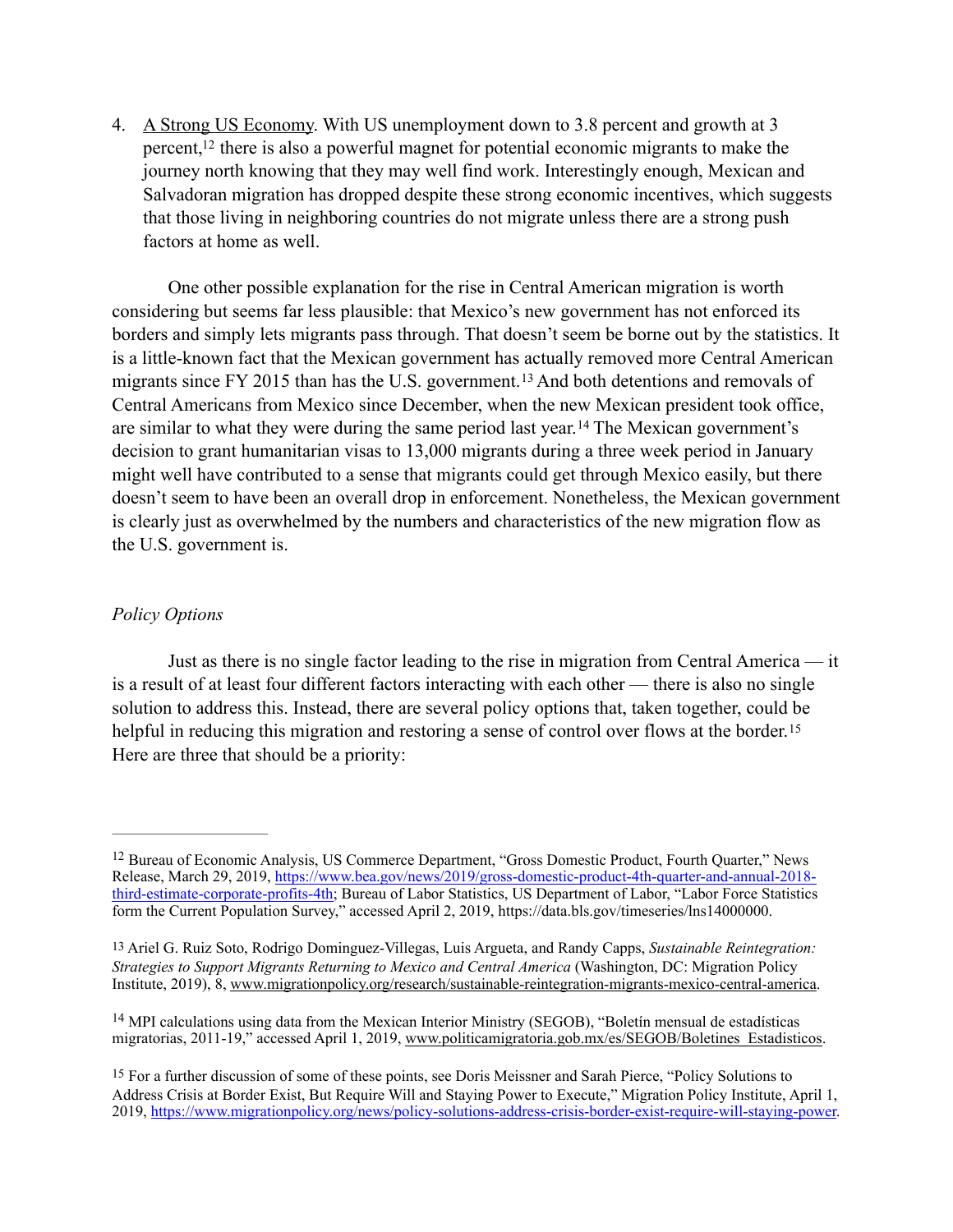<span id="page-5-7"></span><span id="page-5-6"></span><span id="page-5-5"></span>1. Fixing the Asylum System. The existing asylum system has become overwhelmed and sclerotic under the surge of applications for asylum over the past few years. The number of people initiating the asylum process by requesting credible fear interviews at the Southwest border reached 93,000 in FY 2018, up from about 7,000 a decade prior[.](#page-5-0)<sup>[16](#page-5-0)</sup> When these asylum seekers go on to file official applications, they add to the more than 850,000-case backlog in the immigration courts[.](#page-5-1)<sup>[17](#page-5-1)</sup> Today, the asylum process provides neither quick resolution for those who are seeking protection from persecution, nor does it dissuade those who do not have strong claims but can use an asylum application as a means to stay in the United States while their claim is adjudicated[.](#page-5-2)<sup>[18](#page-5-2)</sup> To make the asylum system efficient again, the administration could allow asylum applications filed by those arriving at the Southwest border to be adjudicated by U.S. Citizenship and Immigration Services (USCIS) asylum officers rather than sending them to the already overburdened immigration courts. Decisions could be made within months instead of years, and DHS could, in many cases, monitor applicants through case management or other forms of supervised release that help ensure that applicants show up for their court dates[.](#page-5-3)<sup>[19](#page-5-3)</sup> This approach would both ensure timely protection for those fleeing from persecution and provide a deterrent to those without a demonstrated claim for asylum, as they would be removed more rapidly. My colleague Doris Meissner and her collaborators have offered a detailed plan on how to address this[.20](#page-5-4)

<span id="page-5-9"></span><span id="page-5-8"></span><span id="page-5-0"></span><sup>&</sup>lt;sup>16</sup> CBP, "Claims of Fear," updated December 10, 2018, [www.cbp.gov/newsroom/stats/sw-border-migration/claims](http://www.cbp.gov/newsroom/stats/sw-border-migration/claims-fear) [fear;](http://www.cbp.gov/newsroom/stats/sw-border-migration/claims-fear) DHS, *Department of Homeland Security Border Security Metrics Report* (Washington, DC: DHS, 2018), 57, [www.dhs.gov/sites/default/files/publications/18\\_0718\\_PLCY\\_FY2017-Border-Security-Metrics-Report.pdf.](http://www.dhs.gov/sites/default/files/publications/18_0718_PLCY_FY2017-Border-Security-Metrics-Report.pdf) The 93,000 requests in FY 2018 include those apprehended or determined to be inadmissible at the Southwest border who requested a credible fear interview. The 7,000 requests in FY 2008 include those apprehended at the Southwest border who requested a credible or reasonable fear interview.

<span id="page-5-1"></span> $17$  Separately, within U.S. Citizenship and Immigration Services, 325,000 asylum cases are pending. U.S. Citizenship and Immigration Services, "Asylum Office Workload: January 2019," accessed April 1, 2019, [www.uscis.gov/sites/default/files/USCIS/Outreach/Notes%20from%20Previous%20Engagements/](http://www.uscis.gov/sites/default/files/USCIS/Outreach/Notes%252520from%252520Previous%252520Engagements/PED_AffirmativeAsylumStatisticsJan2019.pdf) [PED\\_AffirmativeAsylumStatisticsJan2019.pdf.](http://www.uscis.gov/sites/default/files/USCIS/Outreach/Notes%252520from%252520Previous%252520Engagements/PED_AffirmativeAsylumStatisticsJan2019.pdf)

<span id="page-5-2"></span>[<sup>18</sup>](#page-5-7) One Department of Homeland Security (DHS) cohort analysis of migrants apprehended at the border in FY 2014 showed that by September 2017, only 38 percent of those seeking asylum by claiming credible fear of persecution were either deported or granted asylum, while 41 percent were still in immigration court proceedings. DHS, *2014 Southwest Border Encounters: Three-Year Cohort Outcomes Analysis* (Washington, DC: DHS, 2018), 6-7, [www.dhs.gov/sites/default/files/publications/18\\_0918\\_DHS\\_Cohort\\_Outcomes\\_Report.pdf](https://www.dhs.gov/sites/default/files/publications/18_0918_DHS_Cohort_Outcomes_Report.pdf)

<span id="page-5-3"></span> $^{19}$  $^{19}$  $^{19}$  For instance, during FY 2015-17, the U.S. Immigration and Customs Enforcement (ICE) Family Case Management Program, a pilot program serving over 2,000 apprehended family members in five cities, witnessed only four households missing their court dates, resulting in a 99 percent compliance rate. GeoCare, *Family Case Management Program: September 21, 2015-June 20, 2017* (unpublished Summary Report, no date).

<span id="page-5-4"></span>[<sup>20</sup>](#page-5-9) This approach would require an investment in asylum officers, immigration judges, and reception centers, but this would be more than off-set by the diminishing costs associated with detention. Doris Meissner, Faye Hipsman, and T. Alexander Aleinikoff, *The US Asylum System in Crisis: Charting a Way Forward*, Migration Policy Institute, September 2018, [https://www.migrationpolicy.org/sites/default/files/publications/MPI-AsylumSystemInCrisis-](https://www.migrationpolicy.org/sites/default/files/publications/MPI-AsylumSystemInCrisis-Final.pdf)[Final.pdf](https://www.migrationpolicy.org/sites/default/files/publications/MPI-AsylumSystemInCrisis-Final.pdf).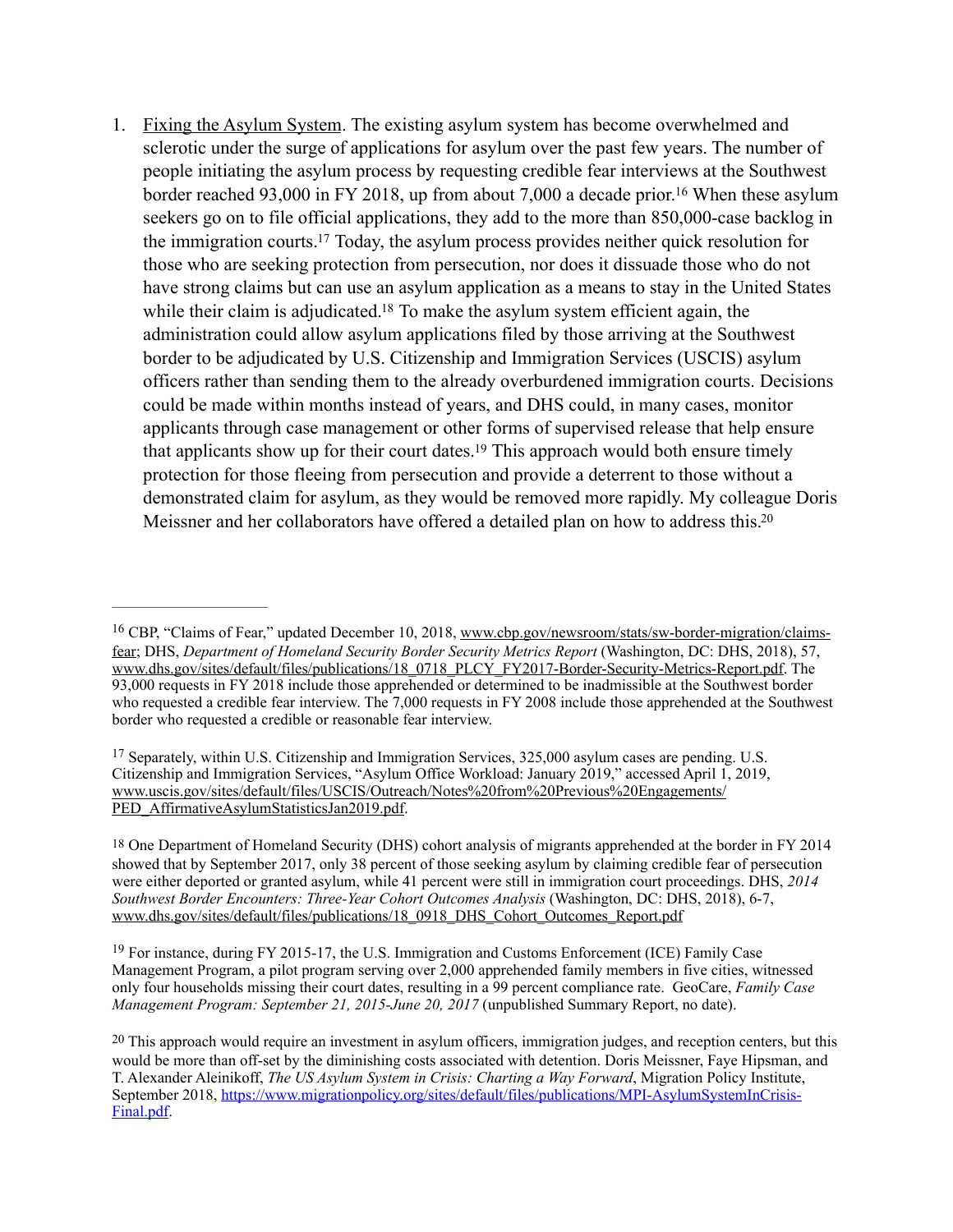- 2. Strengthening Mexico's Migration System. The current Mexican administration has stated that reforming its migration and asylum system is a priority, arguing that the government should offer asylum and employment-based visas to more Central Americans so that they can stay in Mexico rather than heading to the U.S. border. Mexico has significant labor market needs in the center and north of the country, which would make this approach work well for both Mexico, by filling labor needs, and the United States, by taking pressure off the shared border. However, it requires significant investments in institutional reform of Mexico's chronically weak Migration Institute and overburdened asylum system and the know-how to carry this out. The U.S. government should consider supporting these efforts, directly and through the UN High Commissioner for Refugees (UNHCR) and the International Organization for Migration (IOM), so that Mexico can continue to strengthen its role in stemming migration northward by becoming a country of asylum and employment. There may also be opportunities to work with the Mexican government on external U.S. asylum processing (in Mexico or in Central America), something that the Secretary of Homeland Security has indicated is of interest.
- 3. Tackling Smuggling Networks. The U.S. government should explore additional ways of addressing smuggling networks in partnership with the Mexican and Central American governments, not only in combatting the messages of these illicit networks but in degrading their logistical and financial structures. To win support from regional governments, it will be important to focus on those smuggling networks that are the most predatory towards migrants and those that transport special-interest immigrants, often from countries outside the hemisphere, who present potential national security challenges.
- <span id="page-6-1"></span>4. Investing in Governance, Public Security, and Youth Employment in Central America. In the long term, the only sustainable solution to illegal migration from Central America is to ensure rule of law and economic development. These have been key components leading to the dramatic drop in the number of Mexicans attempting to migrate illegally over the past decade, and it may help explain why fewer Salvadorans seem to be leaving their homes. In the case of El Salvador it appears that some targeted, place-based U.S. investments in youth employment, reintegration services for returned migrants, and public security have also helped reduce gang involvement and created opportunities for young people[.](#page-6-0)<sup>[21](#page-6-0)</sup> El Salvador has also gained some stability in terms of governance over time, and the homicide rate has declined noticeably in the past year. While there is no certainty that migration will remain low from El Salvador, there has been a noticeable drop so far. In contrast, Guatemala and Honduras have experienced a worsening political situation that has probably undermined many of the gains of local investments in similar programs. Therefore, going forward, development policy needs to focus not only on local interventions but on governance reforms — such as the anti-corruption commissions now active in the region — that anchor the more specific projects in a virtuous cycle of accountability. There is no guarantee that development

<span id="page-6-0"></span>[<sup>21</sup>](#page-6-1) On reintegration services, in particular, see Ruiz Soto, Argueta, Rodriguez-Dominguez, and Capps, *Sustainable Reintegration*, cited above.